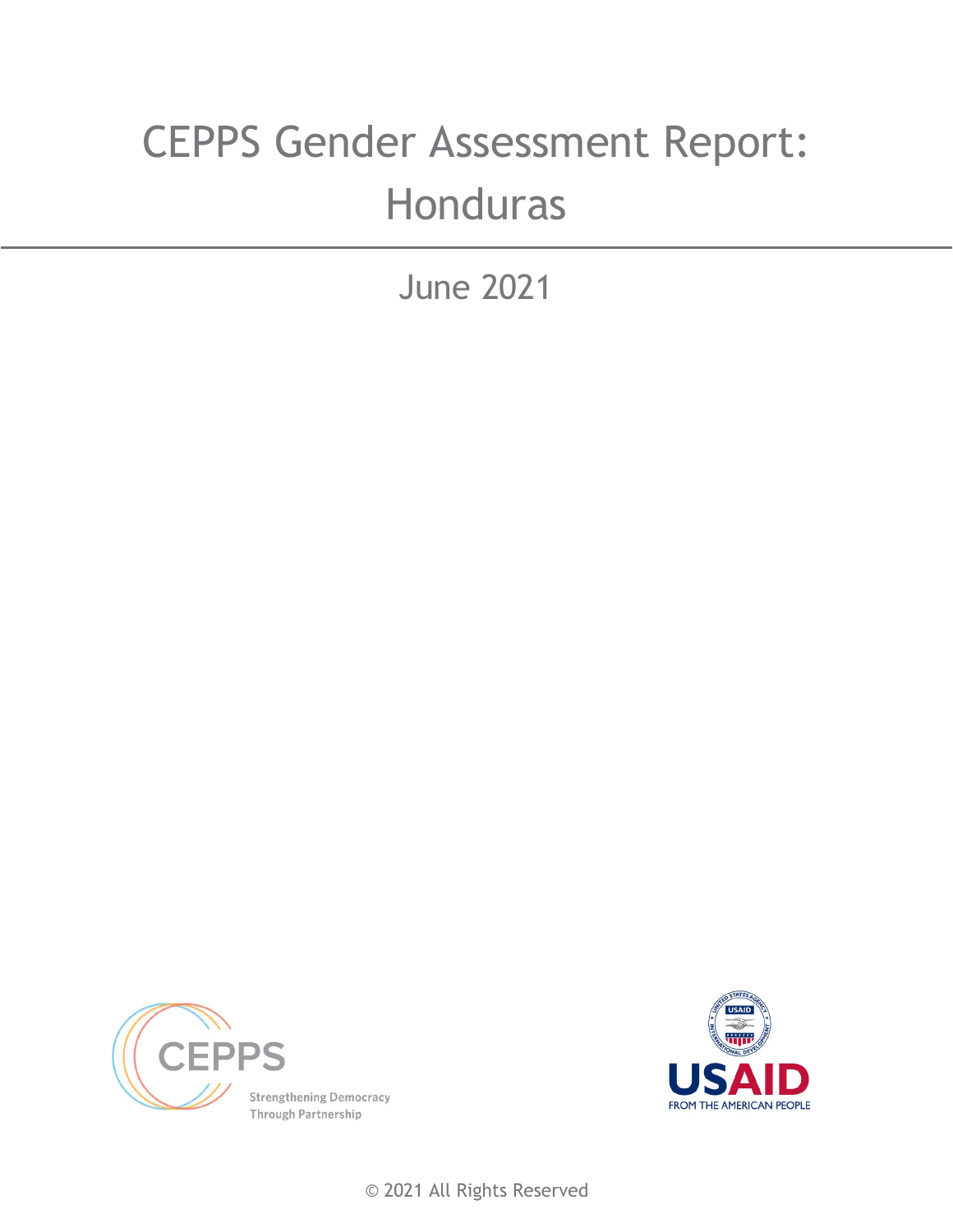*CEPPS Gender Assessment Report: Honduras* Copyright © 2021 CEPPS. All rights reserved.

Permission Statement: No part of this work may be reproduced in any form or by any means, electronic or mechanical, including photocopying, recording, or by any information storage and retrieval system without the written permission of CEPPS.

Requests for permission should include the following information:

The title of the document for which permission to copy material is desired.

A description of the material for which permission to copy is desired.

The purpose for which the copied material will be used and the manner in which it will be used.

Your name, title, company or organization name, telephone number, fax number, e-mail address and mailing address.

Please send all requests for permission to: CEPPS Administrative Director 1225 Eye Street NW, Suite 800 Washington, DC 20005

Reported prepared by: Gina Chirillo (CEPPS/IFES) and Andrea Rosario (CEPPS/IFES)

*Disclaimer: This publication was made possible through the support provided by the United States Agency for International Development (USAID) as part of the Global Elections and Political Transitions Award. The opinions*  expressed herein are those of the authors and do not necessarily reflect the views of USAID. Any reproduction of *all or part of this report must be approved by the International Republican Institute.*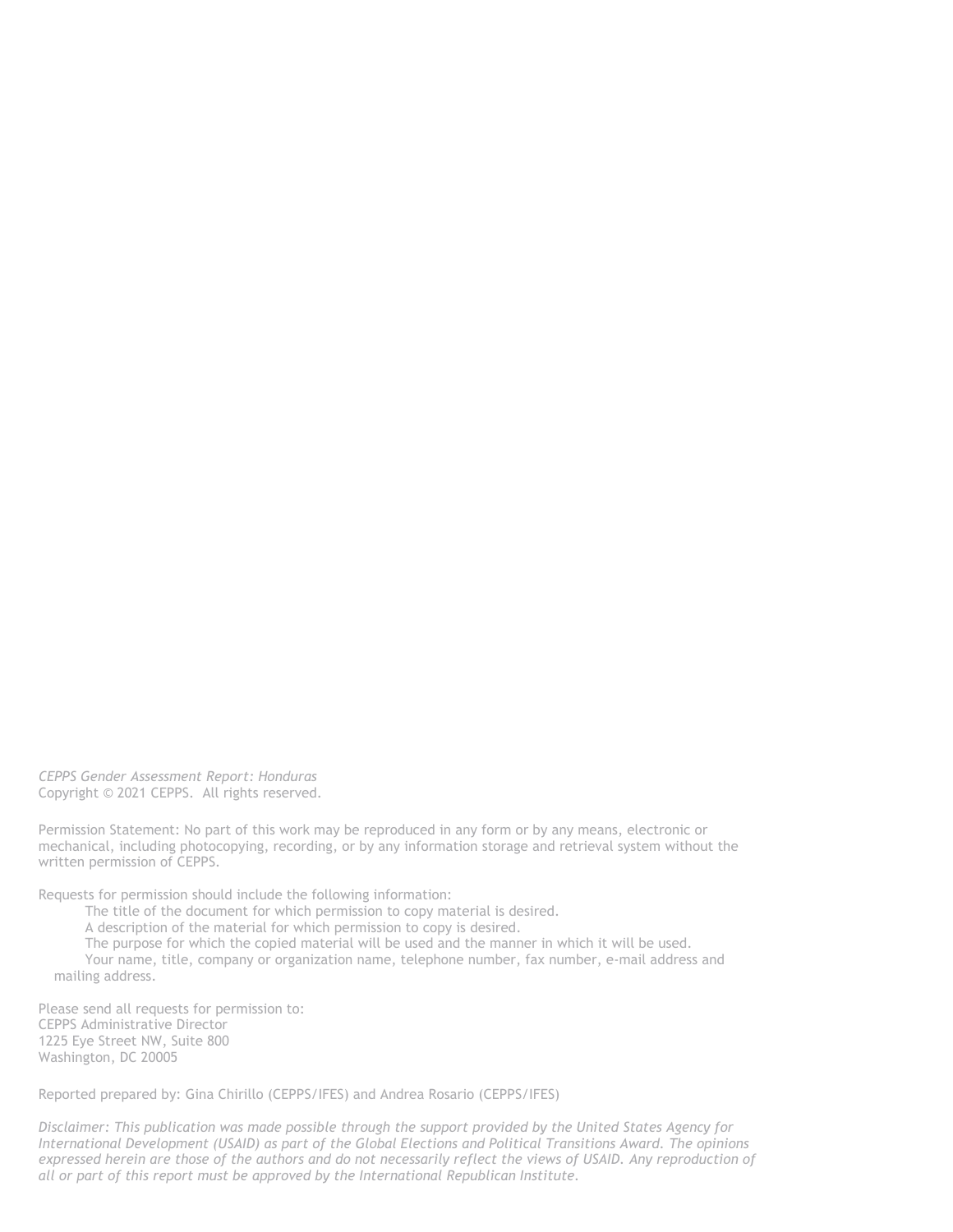# Executive Summary

#### **Summary of Program Background and Assessment Purpose**

In Honduras' 2017 elections, underlying concerns surrounding electoral irregularities, lack of institutional credibility, and inflammatory rhetoric came to a head, leading to political unrest and violence. Chief among all issues was the re-election bid by President Juan Orlando Hernandez, who, under a 2015 Supreme Court ruling annulled the one-term presidential limit in the constitution. The resulting unrest exposed the pervasive cracks of a political space still marred by corruption, a lack of meaningful inclusion, and public disillusionment in national institutions' ability to deliver political services with integrity. As a result of the 2017 elections in Honduras, which plunged the country into constant social and partisan polarization, new electoral entities were created through a constitutional reform approved in 2019.

With primary and general elections approaching in 2021, the Enhanced Leadership in Elections for Citizen Confidence and Trust (ELECCT) program's goal is to build citizen confidence around Honduras' elections while increasing the ability of the country's new electoral bodies to safeguard the integrity of the electoral process in an inclusive way. The purpose of this gender assessment is to identify relevant gender considerations that will inform program activity design and implementation under this award. The assessment recommendations will be mainstreamed into subsequent assessments and activities, as relevant, to ensure that programming is consistently inclusive of gender perspectives and effectively responds to existing challenges and barriers to access and participation.

The Consortium for Elections and Political Process Strengthening (CEPPS) has designed an inclusive monitoring, evaluation, and learning (IMEL) approach to better ensure that an inclusion lens is integrated into all aspects of these processes. As a multi-dimensional, systematic approach utilized across all aspects of the program lifecycle, inclusion creates more responsive, representative and accountable social and political structures in which all individuals, regardless of identity, are able to fully enjoy their human rights and exercise their rights as citizens. CEPPS employs a multifaceted technical approach to inclusion that includes the following elements:

*CEPPS's technical approach to inclusion requires thinking about our Partners, Processes, and Products and asking key questions about: Who is included and excluded in the work we do? What barriers exist that exclude or limit access for different groups or individuals? How do we eliminate or mitigate barriers and increase access, participation, and representation in our work? What should we do to increase access and inclusivity in our products/activities/deliverables? What products/activities/deliverables would* 

- 1) Integrating an inclusive gender analysis into all aspects of program design, implementation, and evaluation that fully considers the ways in which individuals with multiple marginalized identities are uniquely impacted and how this affects both their access and barriers to participation in electoral and political processes;
- 2) Pursuing a dual track programming approach in which gender equality and social inclusion are both mainstreamed across all activities *and* specific activities targeting a particular marginalized group(s) are undertaken; and
- 3) Throughout the project lifecycle, key inclusion questions are consistently asked in the context of the 3 Ps of Inclusion, or our *partners*, *processes*, and *products*, or deliverables.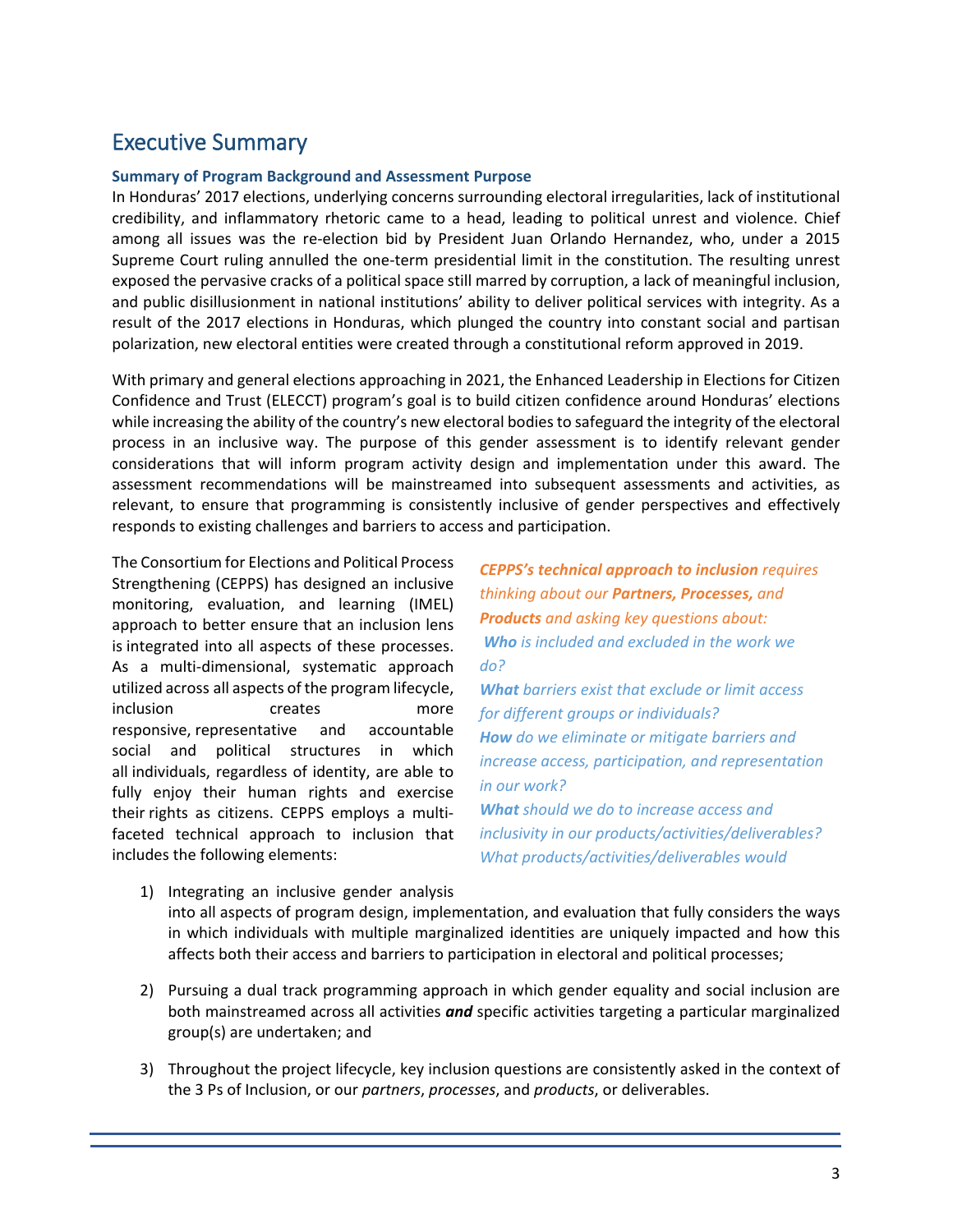An IMEL approach, therefore, is grounded in the important questions and issues that should be addressed from an inclusion perspective throughout the program lifecycle, beginning with gender and baseline assessments.

#### **Summary of Findings and Recommendations**

Rampant violence against women, harmful cultural attitudes, and restrictive gender norms impede women's ability to meaningfully and equally participate in political processes. Gaps in the legal framework and the lack of implementation of existing laws exacerbate these issues. The new electoral and political organizations law – passed on May 26, 2021 – and the newness of the National Electoral Council (*Consejo Nacional Electoral,* CNE) present both challenges and opportunities to increasing women's participation in public life. Efforts should be made to ensure that any new legal provisions around women's participation in the new electoral framework are adequately implemented and to ensure that the new CNE appropriately addresses gender inclusion in all its work. In addition, improvements can be made in the voter registration process to fully include transgender and non-binary voters, as well as in ensuring that voter and civic education address harmful gender stereotypes and challenges women have when participating in politics as voters, candidates, and elected officials. Finally, Honduras has one of the highest rates of violence against women in the region. If robust measures are not taken to address this – and particularly, to address violence against women in politics – women will not feel safe to participate in public spaces. Below is a summary of the findings and recommendations that are further detailed in the body of this report.

#### *Category: Legal Framework*

- *Finding 1-1:* The previous electoral law and regulatory framework fell short when it came to guaranteeing women's equal political participation.
- *Finding 1-2:* While the new electoral law includes important steps forward for gender equality in elections, it is critical that stakeholders ensure that the law is implemented properly.
- *Finding 1-3:* Though Honduras' previous electoral legal framework required parties to use 10 percent of their public funding for gender-related activities, parties did not implement this requirement in good faith.

#### *Category: Election Administration*

- *Finding 2-1:* Given the newness of the CNE, the Gender and Inclusion Unit is not fully staffed nor fully operational. This presents an opportunity to shape how the CNE handles gender inclusion in elections.
- *Finding 2-2:* Because the CNE has a dedicated unit for gender and inclusion, gender equality efforts seem to be siloed within that unit, rather than mainstreamed into the work of all departments.
- *Finding 2-3:* Building partnerships with civil society organizations particularly grassroots organizations from outside the capital and that represent other marginalized groups – has allowed the gender and inclusion unit to reach out to harder-to-reach communities.

#### *Category: Voter Registration*

- *Finding 3-1:* A new national biometric identification campaign presents an opportunity to ensure that the voter registration process is inclusive.
- *Finding 3-2:* Transgender and non-binary people face barriers in trying to obtain identification cards that reflect their affirmed name, gender identity and gender expression.

#### *Category: Civic and Voter Education*